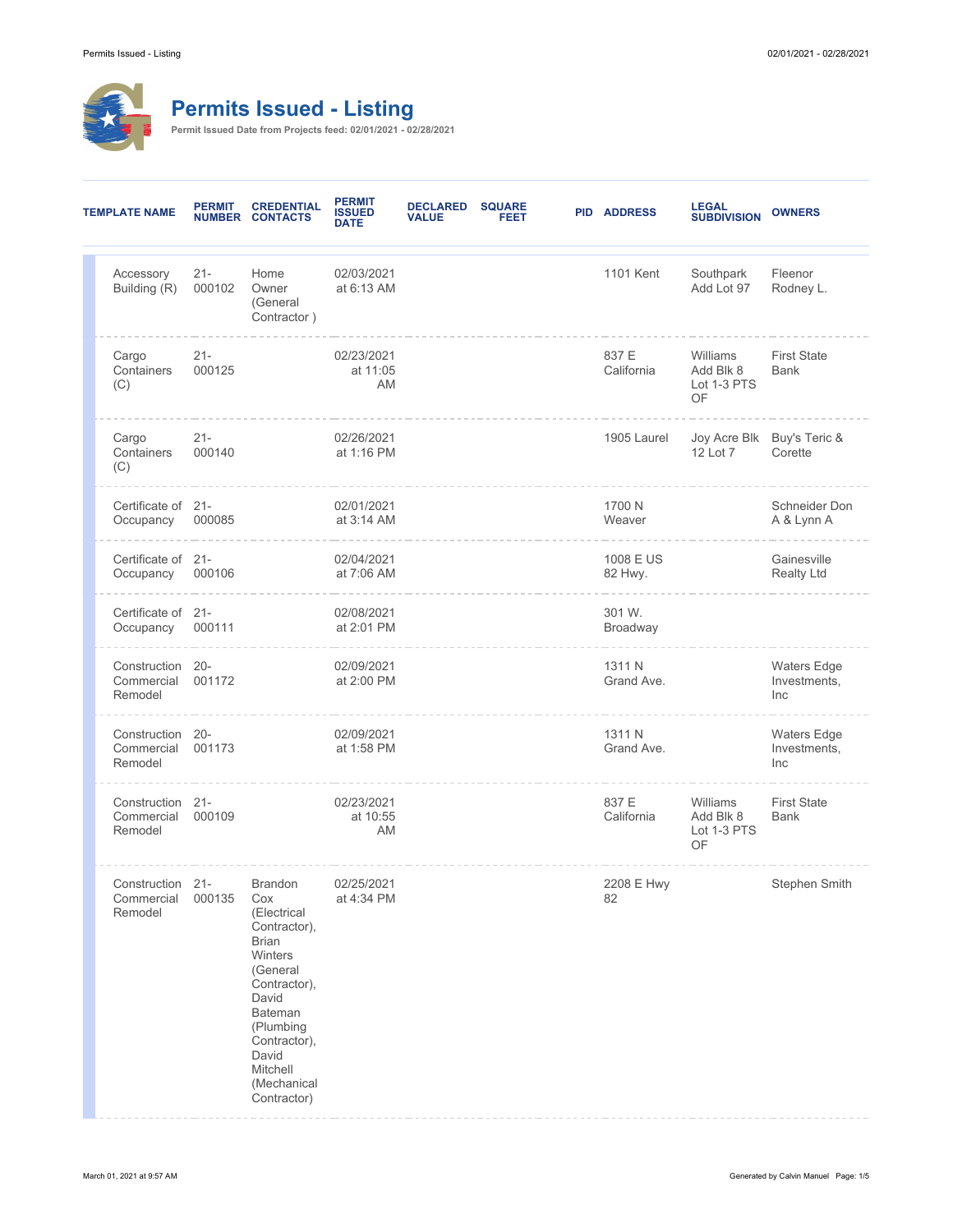| <b>TEMPLATE NAME</b>     | <b>PERMIT</b><br><b>NUMBER</b> | <b>CREDENTIAL</b><br><b>CONTACTS</b>                                                   | <b>PERMIT</b><br><b>ISSUED</b><br><b>DATE</b> | <b>DECLARED</b><br><b>VALUE</b> | <b>SQUARE</b><br>FEET | <b>PID ADDRESS</b>               | <b>LEGAL</b><br><b>SUBDIVISION</b>       | <b>OWNERS</b>                                                                         |
|--------------------------|--------------------------------|----------------------------------------------------------------------------------------|-----------------------------------------------|---------------------------------|-----------------------|----------------------------------|------------------------------------------|---------------------------------------------------------------------------------------|
| Electrical<br>Permit (R) | $21 -$<br>000093               |                                                                                        | 02/01/2021<br>at 3:47 AM                      |                                 |                       | 1207 Fair                        | Hillcrest Add<br>Blk 11 Lot<br>17        | Raymond Dana                                                                          |
| Electrical<br>Permit (R) | $21 -$<br>000099               | <b>Rick</b><br>Walterscheid<br>(Electrical<br>Contractor)                              | 02/03/2021<br>at 4:55 AM                      |                                 |                       | 1812<br>Culberson                | Beren Blk<br>10 Lot 8 & N<br>40'         | <b>Hammer Eric</b>                                                                    |
| Electrical<br>Permit (R) | $21 -$<br>000100               | <b>Rick</b><br>Walterscheid<br>(Electrical<br>Contractor)                              | 02/03/2021<br>at 4:58 AM                      |                                 |                       | 905 Dover<br>Circle              | Southpark<br>Add Lot 24                  | Ruben<br>Magallanes                                                                   |
| Electrical<br>Permit (R) | $21 -$<br>000104               | Kaleb Meyer<br>(Electrical<br>Contractor)                                              | 02/03/2021<br>at 7:14 AM                      |                                 |                       | 946 N<br>Commerce                | Sparks Add<br><b>Blk 24 Lot 1</b>        | Graham Debra<br>Sue                                                                   |
| Electrical<br>Permit (R) | $21 -$<br>000108               | Nathan<br>Noller<br>(Electrical<br>Contractor)                                         | 02/05/2021<br>at 8:33 AM                      |                                 |                       | 316 Hillside                     | <b>Edison Park</b><br>Add Blk 1<br>Lot 9 | <b>UNGER</b><br><b>MICHAEL &amp;</b><br><b>DIANE</b>                                  |
| Electrical<br>Permit (R) | $21 -$<br>000117               | Bobby Woolf<br>(Electrical<br>Contractor),<br>Home<br>Owner<br>(General<br>Contractor) | 02/12/2021<br>at 4:54 PM                      |                                 |                       | 920 S<br>Clements                | Clements I.<br>Blk C Lot 5<br>W 110'     | <b>Bryant Randall</b><br>C. & Michael L.<br>Harold L. &<br>Nell L. Bryant<br>Life Est |
| Electrical<br>Permit (R) | $21 -$<br>000132               | James W.<br>Poole<br>(Electrical<br>Contractor)                                        | 02/25/2021<br>at 10:55<br>AM                  |                                 |                       | 1902 College                     | <b>Bonner Hill</b><br>Blk 5 Lot 9        | Holland Mary J.                                                                       |
| Electrical<br>Permit (R) | $21 -$<br>000141               | <b>Bryson</b><br>Solomon<br>(Electrical<br>Contractor)                                 | 02/26/2021<br>at 3:09 PM                      |                                 |                       | 1812<br>Throckmorton 11 Lot 3 PT | Beren Blk<br>OF                          | Price Jacob W.<br>& Teresa C.                                                         |
| Fire Alarm<br>System     | $21 -$<br>000089               | Joel Dee<br>Gibson (Fire<br>System<br>Contractor)                                      | 02/04/2021<br>at 6:38 AM                      |                                 |                       | 2100 N<br>Grand Ave.             |                                          | Gainesville Ind<br><b>School Dist</b>                                                 |
| Mechanical<br>Permit (C) | $21 -$<br>000124               | Gary<br><b>Clements</b><br>(Mechanical<br>Contractor)                                  | 02/23/2021<br>at 8:36 AM                      |                                 |                       | 206 W<br>California              |                                          |                                                                                       |
| Mechanical<br>Permit (R) | $21 -$<br>000130               | Todd<br>Underwood<br>(Mechanical<br>Contractor)                                        | 02/24/2021<br>at 11:26<br>AM                  |                                 |                       | 1822 Mill                        | Beren Blk 9<br>Lot 12                    | Cason Sidney<br>В.                                                                    |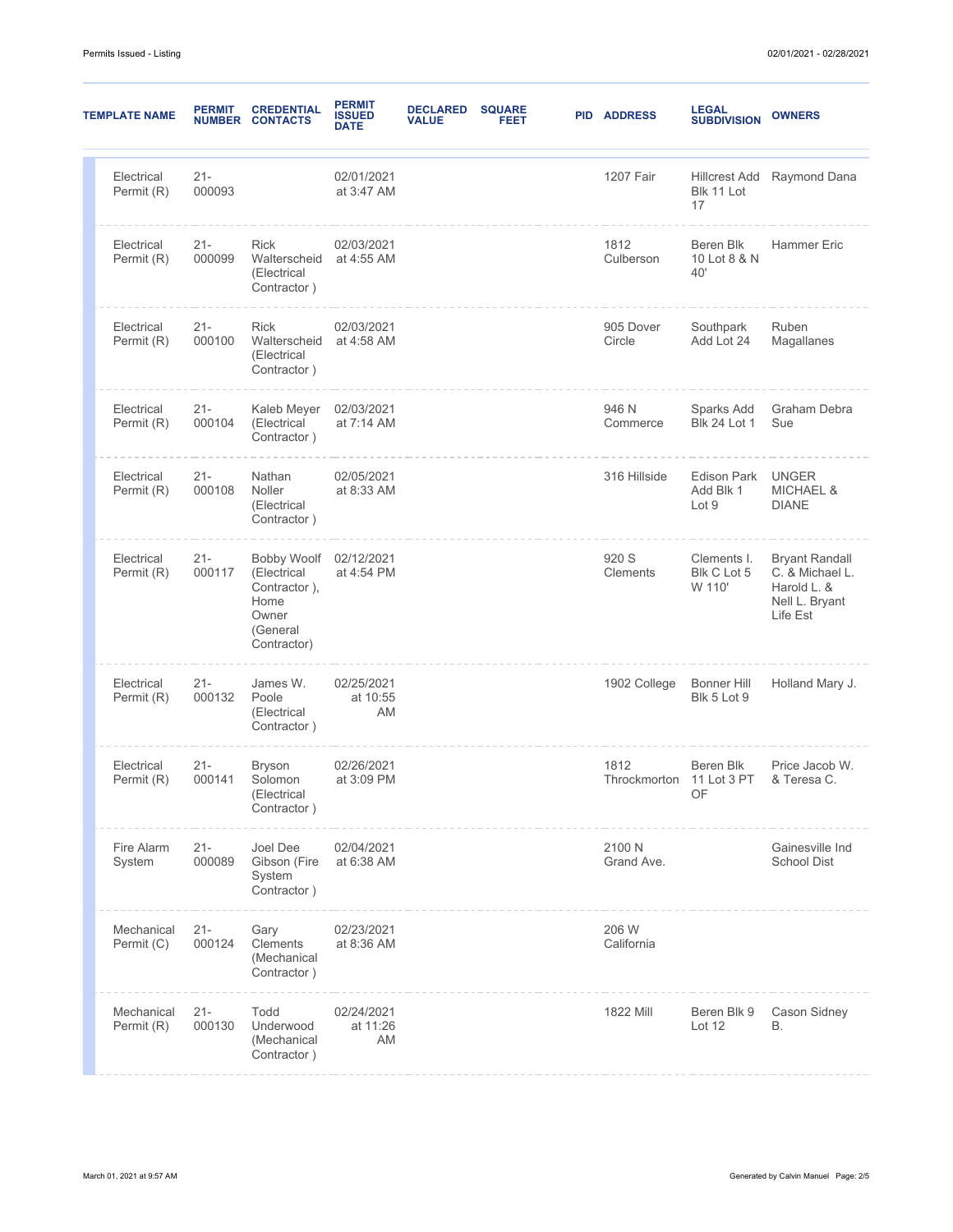| <b>TEMPLATE NAME</b>                    | <b>PERMIT</b><br><b>NUMBER</b> | <b>CREDENTIAL</b><br><b>CONTACTS</b>                                                                                                                                                                                                                                                                                                                           | <b>PERMIT</b><br><b>ISSUED</b><br><b>DATE</b> | <b>DECLARED</b><br><b>VALUE</b> | <b>SQUARE</b><br>FEET | <b>PID ADDRESS</b>                     | <b>LEGAL</b><br><b>SUBDIVISION</b>                       | <b>OWNERS</b>                                      |
|-----------------------------------------|--------------------------------|----------------------------------------------------------------------------------------------------------------------------------------------------------------------------------------------------------------------------------------------------------------------------------------------------------------------------------------------------------------|-----------------------------------------------|---------------------------------|-----------------------|----------------------------------------|----------------------------------------------------------|----------------------------------------------------|
| Moss Lake<br><b>Boat Dock</b><br>Permit | $21 -$<br>000115               | Timothy<br>Cannon<br>(General<br>Contractor)                                                                                                                                                                                                                                                                                                                   | 02/11/2021<br>at 1:07 PM                      |                                 | 646                   | 233 Oakview                            | Oakview<br><b>Estates Lot</b><br>9                       | Ronnie Vieth                                       |
| <b>New</b><br>Residential               | $21 -$<br>000118               | David<br>Splawn<br>(General<br>Contractor),<br>David<br>Splawn<br>(General<br>Contractor),<br>Jordan<br>Sparkman<br>(Electrical<br>Contractor),<br>Jordan<br>Sparkman<br>(Electrical<br>Contractor),<br>Michael<br>Boerner<br>(Plumbing<br>Contractor),<br>Todd<br>Underwood<br>(Mechanical<br>Contractor),<br>Todd<br>Underwood<br>(Mechanical<br>Contractor) | 02/23/2021<br>at 1:19 PM                      |                                 | 4847                  | 805 S<br>Lindsay St.                   | J.M. Lindsay<br>Lot 2                                    | Gainesville<br>Redevelopment<br>Co. LLC            |
| Plumbing<br>Permit (C)                  | $21 -$<br>000095               |                                                                                                                                                                                                                                                                                                                                                                | 02/02/2021<br>at 5:51 AM                      |                                 |                       | 1311 N<br>Grand Ave.                   |                                                          | Waters Edge<br>Investments,<br>Inc                 |
| Plumbing<br>Permit (R)                  | $21 -$<br>000094               |                                                                                                                                                                                                                                                                                                                                                                | 02/01/2021<br>at 7:15 AM                      |                                 |                       | 1207 Fair                              | Blk 11 Lot<br>17                                         | Hillcrest Add Raymond Dana                         |
| Plumbing<br>Permit (R)                  | $21 -$<br>000097               |                                                                                                                                                                                                                                                                                                                                                                | 02/02/2021<br>at 4:04 AM                      |                                 |                       | <b>1726 Rice</b>                       | Gainesville<br>Add Blk 156<br>Lot 4                      | Cason Jesse S.                                     |
| Plumbing<br>Permit (R)                  | $21 -$<br>000101               |                                                                                                                                                                                                                                                                                                                                                                | 02/03/2021<br>at 5:12 AM                      |                                 |                       | 1005 Dodson                            | Sternberger Scott Meeks<br>Add Blk 3<br>Lot 2 & PT<br>OF |                                                    |
| Plumbing<br>Permit (R)                  | $21 -$<br>000103               |                                                                                                                                                                                                                                                                                                                                                                | 02/03/2021<br>at 6:41 AM                      |                                 |                       | 816 S Dixon                            | Ross Add<br>Blk 1 Lot 2                                  | <b>ARADHNA</b><br><b>REAL ESTATE</b><br><b>LLC</b> |
| Plumbing<br>Permit (R)                  | $21 -$<br>000136               |                                                                                                                                                                                                                                                                                                                                                                | 02/26/2021<br>at 8:55 AM                      |                                 |                       | 1214 Belmont Hillcrest Add Lloyd David | <b>Blk 17 Lot 4</b>                                      | Dale Jr Etux                                       |
| Plumbing<br>Permit (R)                  | $21 -$<br>000137               |                                                                                                                                                                                                                                                                                                                                                                | 02/26/2021<br>at 10:27<br>AM                  |                                 |                       | 2304<br>Mesquite<br>Circle             | Creek Th<br>Blk 29 Lot<br>10                             | Holt Jackie D.<br>& Peggy A.                       |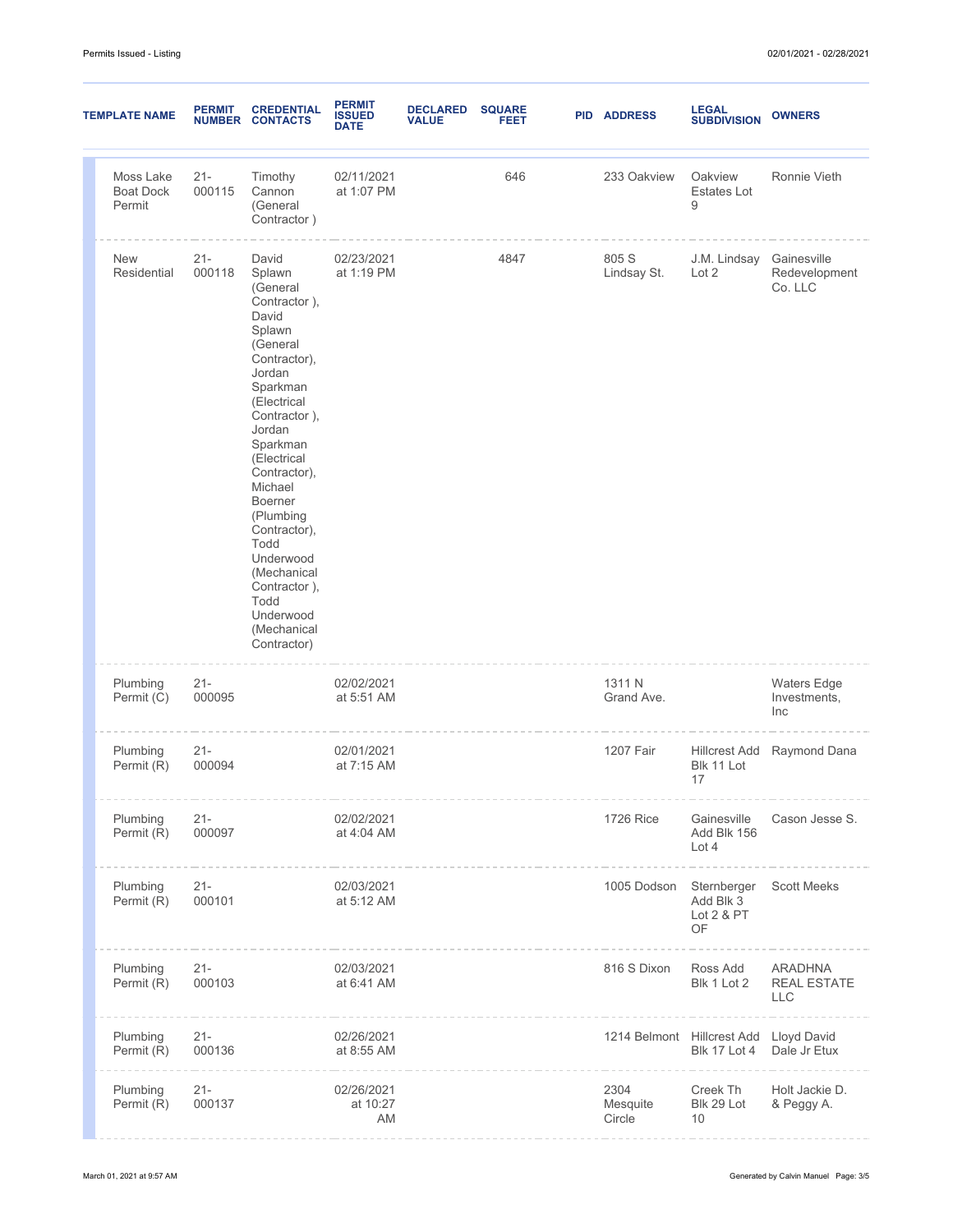| <b>TEMPLATE NAME</b>                 | <b>PERMIT</b>    | <b>CREDENTIAL</b><br><b>NUMBER CONTACTS</b>      | <b>PERMIT</b><br><b>ISSUED</b><br><b>DATE</b> | <b>DECLARED</b><br><b>VALUE</b> | <b>SQUARE</b><br>FEET |             | <b>PID ADDRESS</b>  | <b>LEGAL</b><br><b>SUBDIVISION</b>                           | <b>OWNERS</b>                                                                         |
|--------------------------------------|------------------|--------------------------------------------------|-----------------------------------------------|---------------------------------|-----------------------|-------------|---------------------|--------------------------------------------------------------|---------------------------------------------------------------------------------------|
| Plumbing<br>Validation<br>Permit (C) | $20 -$<br>001314 |                                                  | 02/05/2021<br>at 3:09 AM                      |                                 |                       |             | 1011 Murphy         | <b>Belmon Blk</b><br>13 Lot 2                                | Riverside<br>Homebuilders                                                             |
| Residential<br>Remodel               | $21 -$<br>000091 |                                                  | 02/01/2021<br>at 2:54 AM                      |                                 |                       |             | 10173 801 Olive     | Smit Blk 3<br>Lot 4                                          | Garcia Joel<br>Etux                                                                   |
| Residential<br>Remodel               | $21 -$<br>000092 |                                                  | 02/01/2021<br>at 3:42 AM                      |                                 |                       |             | 18437 1207 Fair     | <b>Hillcrest Add</b><br>Blk 11 Lot<br>17                     | Raymond Dana                                                                          |
| Residential<br>Remodel               | $21 -$<br>000114 |                                                  | 02/09/2021<br>at 4:14 PM                      |                                 |                       | 22113 920 S | Clements            | Clements I.<br>Blk C Lot 5<br>W 110'                         | <b>Bryant Randall</b><br>C. & Michael L.<br>Harold L. &<br>Nell L. Bryant<br>Life Est |
| Residential<br>Remodel               | $21 -$<br>000120 | Miguel<br>Covarrubias<br>(General<br>Contractor) | 02/22/2021<br>at 1:25 PM                      |                                 | 1                     | 22420 2207  | Meadowlark<br>Lane  | Pecan Valle<br><b>Blk 2 Lot 11</b>                           | <b>DLM Family</b><br>investments LP                                                   |
| Residential<br>Remodel               | $21 -$<br>000122 | Jared<br>Golden<br>(General<br>Contractor)       | 02/24/2021<br>at 4:12 PM                      |                                 |                       |             | 316 Hillside        | Edison Park<br>Add Blk 1<br>Lot 9                            | <b>UNGER</b><br><b>MICHAEL &amp;</b><br><b>DIANE</b>                                  |
| Residential<br>Remodel               | $21 -$<br>000129 |                                                  | 02/24/2021<br>at 11:05<br>AM                  |                                 |                       |             | 1423 Cherry         | Gainesville<br>Add Blk 124<br>Lot 3 1423<br>СH               | Knisley<br>Barbara M.                                                                 |
| Right-of-<br>Way Permit              | $21 -$<br>000126 |                                                  | 02/23/2021<br>at 4:09 PM                      |                                 |                       |             | 100 E<br>California | Orginal<br>Donation G.<br><b>Blk 5 Lot 1-</b><br>$2 - 7 - 8$ | <b>Gnb Financial</b><br>Na Cathy<br>Payne                                             |
| Roofing<br>Permit (R)                | 21-<br>000096    |                                                  | 02/02/2021<br>at 3:28 AM                      |                                 |                       |             | 1217 N<br>Clements  | Ernwood<br>Add Blk E<br>Lot 5                                | West John &<br>Roberta                                                                |
| Roofing<br>Permit (R)                | $21 -$<br>000098 |                                                  | 02/03/2021<br>at 4:24 AM                      |                                 |                       |             | 1004 E Star         | Parkwoo Blk<br>2 Lot 1                                       | Garcia David &<br>Yolanda Maria<br>Gallegos<br>Garcia Life<br>Estate                  |
| Roofing<br>Permit (R)                | $21 -$<br>000112 |                                                  | 02/08/2021<br>at 2:18 PM                      |                                 |                       |             | 612N<br>Weaver      | Gainesville<br>Add Blk 73<br>Lot $5 - 612$<br>N              | Garcia German<br><b>Barrientos</b>                                                    |

**0.00 134.00 1,783.98**